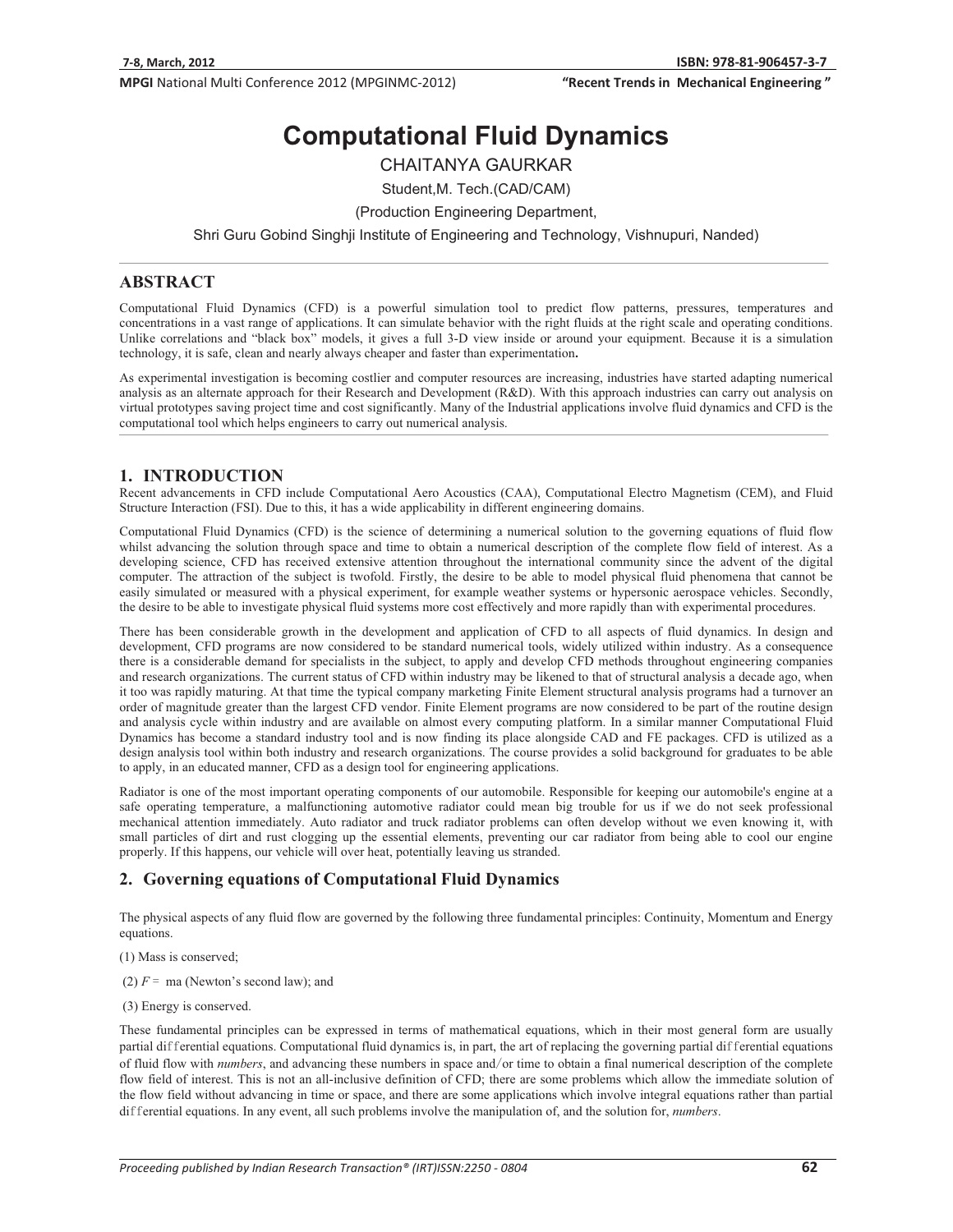# **7-8, March, 2012** ISBN: 978-

### MPGI National Multi Conference 2012 (MPGINMC-2012)

"Recent Trends in Mechanical Engineering"

The end product of CFD is indeed a collection of numbers, in contrast to a closed-form analytical solution.

CFD solutions generally require the repetitive manipulation of thousands, or even millions, of numbers—a task that is humanly impossible without the aid of a computer. Therefore, advances in CFD, and its application to problems of more and more detail and sophistication, are intimately related to advances in computer hardware, particularly in regard to storage and execution speed.

Continuity equations

(Non-conservation form)

$$
\frac{D\rho}{Dt} + \rho \nabla \cdot \vec{V} = 0
$$

Conservation form

J,

$$
\frac{\partial \rho}{\partial t} + \nabla \cdot (\rho \vec{V}) = 0
$$

Momentum equations

(Non-conservation form)

*x*-component: 
$$
\rho \frac{Du}{Dt} = -\frac{\partial p}{\partial x} + \frac{\partial \tau_{xx}}{\partial x} + \frac{\partial \tau_{yx}}{\partial y} + \frac{\partial \tau_{zx}}{\partial z} + \rho f_x
$$
  
\n*y*-component:  $\rho \frac{Dv}{Dt} = -\frac{\partial p}{\partial y} + \frac{\partial \tau_{xy}}{\partial x} + \frac{\partial \tau_{yy}}{\partial y} + \frac{\partial \tau_{zy}}{\partial z} + \rho f_y$   
\n*z*-component:  $\rho \frac{Dw}{Dt} = -\frac{\partial p}{\partial z} + \frac{\partial \tau_{xz}}{\partial x} + \frac{\partial \tau_{yz}}{\partial y} + \frac{\partial \tau_{zz}}{\partial z} + \rho f_z$ 

Conservation form

*x*-component: 
$$
\frac{\partial(\rho u)}{\partial t} + \nabla \cdot (\rho u \vec{V}) = -\frac{\partial p}{\partial x} + \frac{\partial \tau_{xx}}{\partial x} + \frac{\partial \tau_{yx}}{\partial y} + \frac{\partial \tau_{zx}}{\partial z} + \rho f_x
$$
  
*y*-component: 
$$
\frac{\partial(\rho v)}{\partial t} + \nabla \cdot (\rho v \vec{V}) = -\frac{\partial p}{\partial y} + \frac{\partial \tau_{xy}}{\partial x} + \frac{\partial \tau_{yy}}{\partial y} + \frac{\partial \tau_{zy}}{\partial z} + \rho f_y
$$
  
*z*-component: 
$$
\frac{\partial(\rho w)}{\partial t} + \nabla \cdot (\rho w \vec{V}) = -\frac{\partial p}{\partial z} + \frac{\partial \tau_{xz}}{\partial x} + \frac{\partial \tau_{yz}}{\partial y} + \frac{\partial \tau_{zz}}{\partial z} + \rho f_z
$$

Energy equation

(Non-conservation form)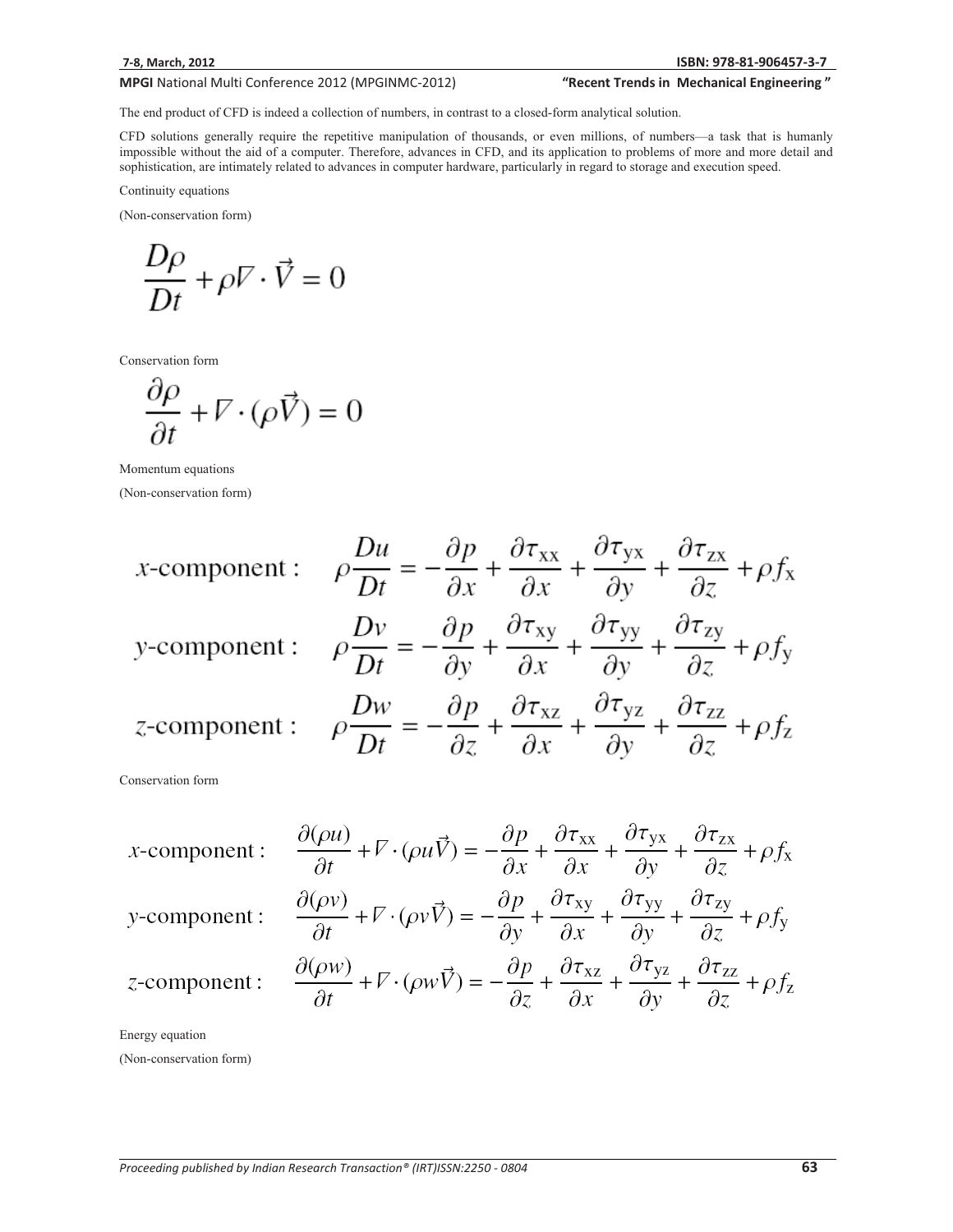"Recent Trends in Mechanical Engineering"

$$
\rho \frac{D}{Dt} \left( e + \frac{V^2}{2} \right) = \rho \dot{q} + \frac{\partial}{\partial x} \left( k \frac{\partial T}{\partial x} \right) + \frac{\partial}{\partial y} \left( k \frac{\partial T}{\partial y} \right) + \frac{\partial}{\partial z} \left( k \frac{\partial T}{\partial z} \right) \n- \frac{\partial (up)}{\partial x} - \frac{\partial (vp)}{\partial y} - \frac{\partial (vp)}{\partial z} + \frac{\partial (ur_{xx})}{\partial x} \n+ \frac{\partial (ur_{yx})}{\partial y} + \frac{\partial (ur_{zx})}{\partial z} + \frac{\partial (v_{xy})}{\partial x} + \frac{\partial (v_{xy})}{\partial y} \n+ \frac{\partial (v_{xy})}{\partial z} + \frac{\partial (w_{xy})}{\partial x} + \frac{\partial (w_{xy})}{\partial y} + \frac{\partial (w_{yz})}{\partial z} + \rho \vec{f} \cdot \vec{V}
$$

Conservation form

$$
\frac{\partial}{\partial t} \left[ \rho \left( e + \frac{V^2}{2} \right) \right] + \nabla \cdot \left[ \rho \left( e + \frac{V^2}{2} \vec{V} \right) \right]
$$
\n
$$
= \rho \dot{q} + \frac{\partial}{\partial x} \left( k \frac{\partial T}{\partial x} \right) + \frac{\partial}{\partial y} \left( k \frac{\partial T}{\partial y} \right)
$$
\n
$$
+ \frac{\partial}{\partial z} \left( k \frac{\partial T}{\partial z} \right) - \frac{\partial (up)}{\partial x} - \frac{\partial (vp)}{\partial y} - \frac{\partial (wp)}{\partial z} + \frac{\partial (u\tau_{xx})}{\partial x}
$$
\n
$$
+ \frac{\partial (u\tau_{yx})}{\partial y} + \frac{\partial (u\tau_{zx})}{\partial z} + \frac{\partial (v\tau_{xy})}{\partial x} + \frac{\partial (v\tau_{yy})}{\partial y}
$$
\n
$$
+ \frac{\partial (v\tau_{zy})}{\partial z} + \frac{\partial (w\tau_{xz})}{\partial x} + \frac{\partial (w\tau_{yz})}{\partial y} + \frac{\partial (w\tau_{zz})}{\partial z} + \rho \vec{f} \cdot \vec{V}
$$

Following Chart defines types of governing equations depending on conservation of mass, energy and Newton's second law of motion. Also defines different methods to solve these equations.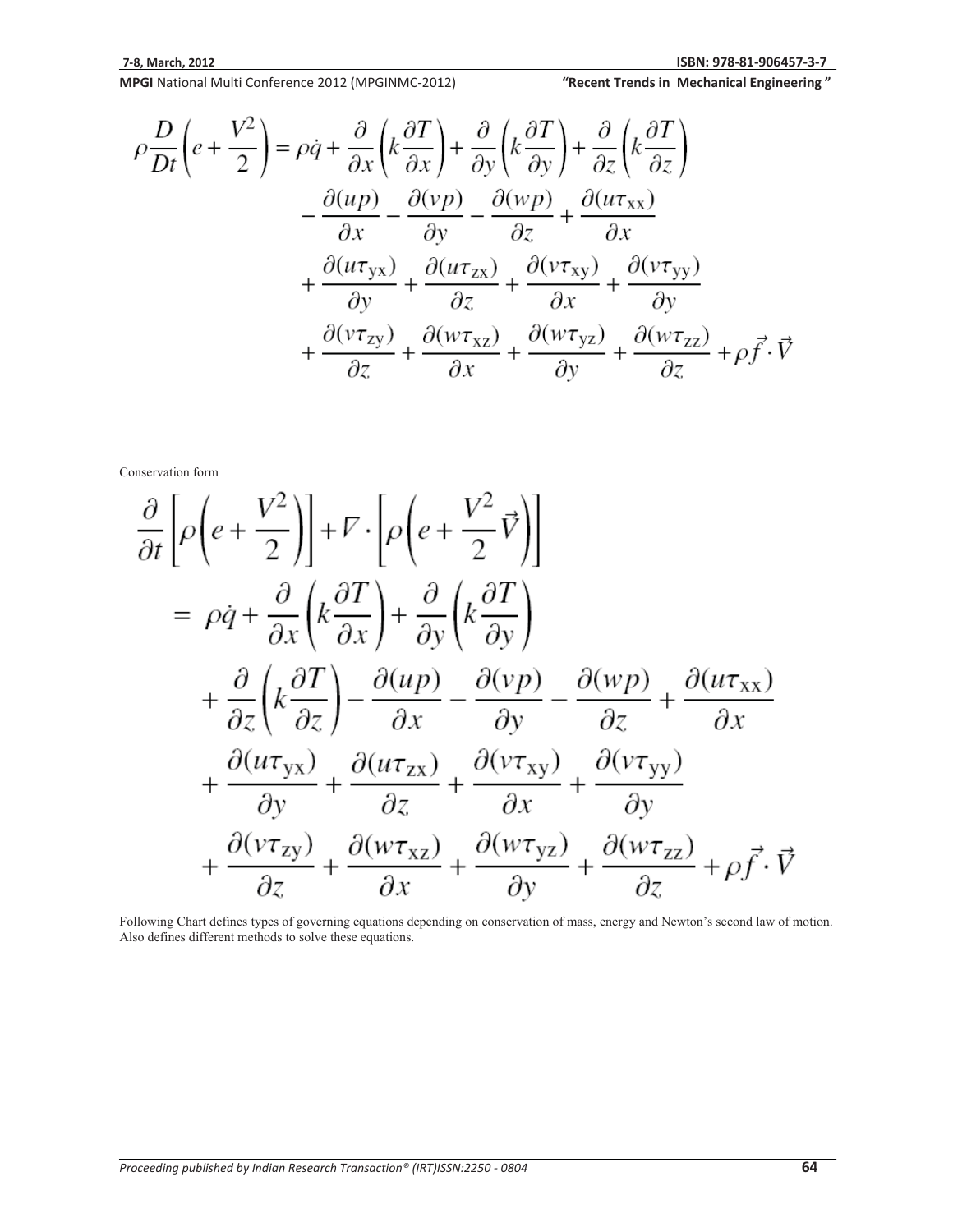### MPGI National Multi Conference 2012 (MPGINMC-2012)



#### **3. THE NAVIER–STOKES EQUATIONS**

The governing equation used in CFD for fluid flows is the Navier–Stokes equations. The equations of viscous, incompressible fluid flow, known as the Navier–Stokes (N.–S.) equations after the Frenchman (Claude Louis Marie Henri Navier) and Englishman (George Gabriel Stokes) who proposed them in the early to mid 19th Century, can be expressed as

$$
\rho \frac{Du}{Dt} = -\nabla p + \mu \Delta u + F_B
$$
  

$$
\nabla \cdot u = 0,
$$

Where  $\mathcal V$  is density of the fluid (taken to be a known constant);  $u = (u_1, u_2, u_3)$  is the velocity vector(which we will often write as  $(u, v, w)$ T ); p is fluid pressure;  $\mu$  is viscosity, and FB is a body force. D/Dt is the substantial derivative expressing the Lagrangian, or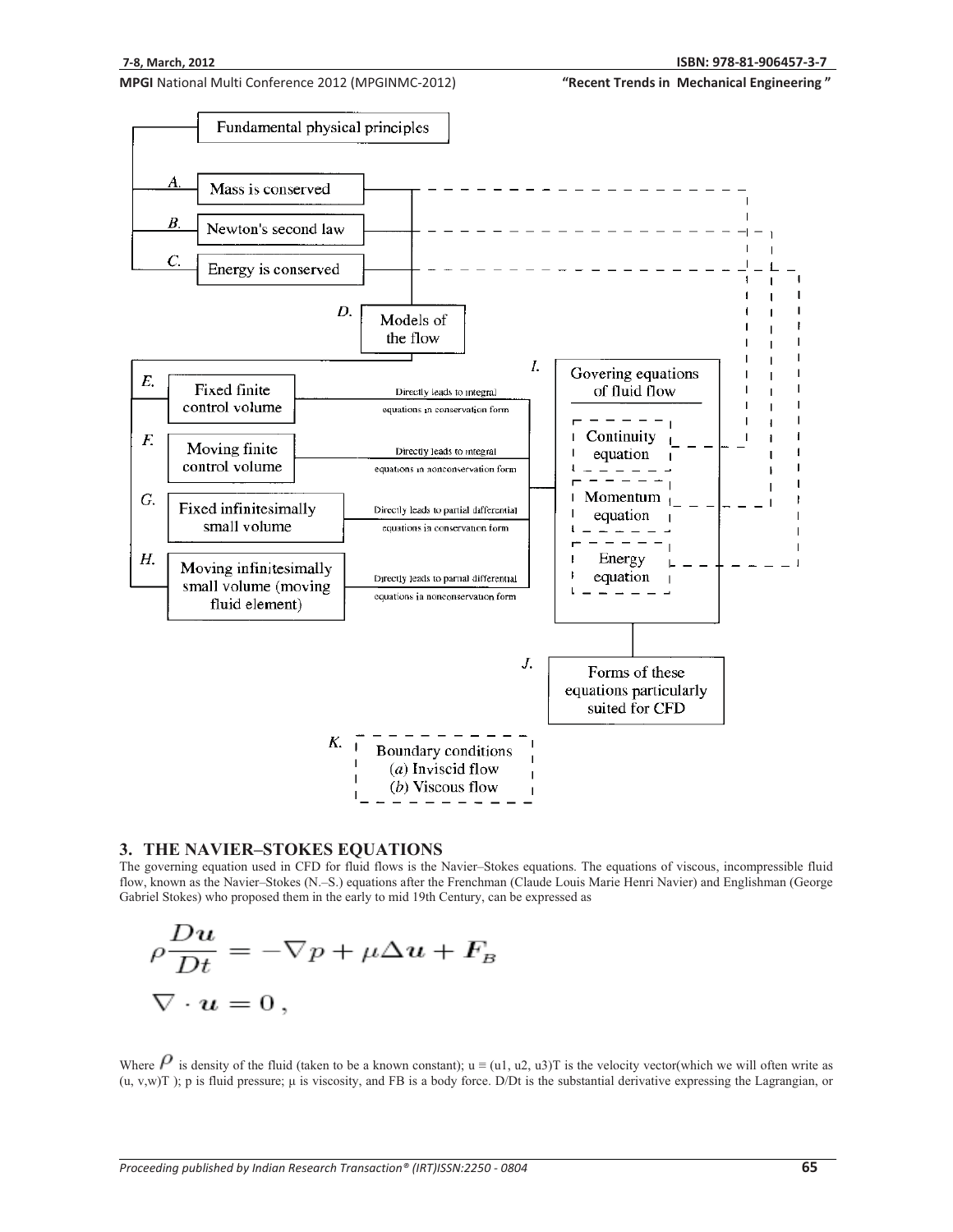total, acceleration of a fluid parcel in terms of a convenient laboratory-fixed Eulerian reference frame;  $\nabla$  is the gradient operator;  $\angle$  is

the Laplacian, and  $\nabla$  is the divergence operator. We remind the reader that the first of these equations (which is a three component

vector equation) is just Newton's second law of motion applied to a fluid parcel—the left-hand side is mass (per unit volume) times acceleration, while the right-hand side is the sum of forces acting on the fluid element. Equation is simply conservation of mass in the context of constant-density flow.

#### **Comments on the Governing Equations**

Surveying the above governing equations, several comments and observations can

be made.

(1) They are a coupled system of non-linear partial differential equations, and hence are very difficult to solve analytically. To date, there is no general closed-form solution to these equations.

 $(2)$  For the momentum and energy equations, the difference between the non conservation and conservation forms of the equations is just the left-hand side.

The right-hand side of the equations in the two different forms is the same.

(3) Note that the conservation form of the equations contain terms on the left-hand side which include the divergence of some quantity, such as  $\Delta \cdot (\rho \mathcal{L}V)$ ,  $\Delta \cdot (\rho \mathcal{L}V)$ , etc. For this reason, the conservation form of the governing equations is sometimes called the *divergence form*.

(4) The normal and shear stress terms in these equations are functions of the velocity gradients.

(5) The system contains five equations in terms of six unknown flow-field variables,  $\rho$ ,  $p$ ,  $u$ ,  $v$ ,  $w$ ,  $e$ . In aerodynamics, it is generally reasonable to assume the gas is a perfect gas (which assumes that intermolecular forces are negligible).

For a perfect gas, the equation of state is

*p* -ǹ*RT* 

where *R* is the specific gas constant. This provides a sixth equation, but it also introduces a seventh unknown, namely temperature, *T*. A seventh equation to close the entire system must be a thermodynamic relation between state variables.

For example,

 $e = e(T, p)$ 

For a calorically perfect gas (constant specific heats), this relation would be

 $e = cvT$ 

where *cv* is the specific heat at constant volume.

(6) The momentum equations for a viscous flow were identified as the *Navier–Stokes equations*, which is historically accurate. However, in the modern CFD literature, this terminology has been expanded to include the *entire system* of flow equations for the solution of a viscous flow—continuity and energy as well as momentum. Therefore, when the computational fluid dynamic literature discusses a numerical solution to the 'complete Navier–Stokes equations', it is usually referring to a numerical solution of the *complete system of equations*.

In this sense, in the CFD literature, a 'Navier–Stokes solution' simply means a

solution of a *viscous flow* problem using the *full governing equations*.

#### **Discretization of Partial Di**ff**erential Equations**

Analytical solutions of partial differential equations involve closed-form expressions which give the variation of the dependent variables *continuously* throughout the domain. In contrast, numerical solutions can give answers at only *discrete points* in the domain, called *grid points*.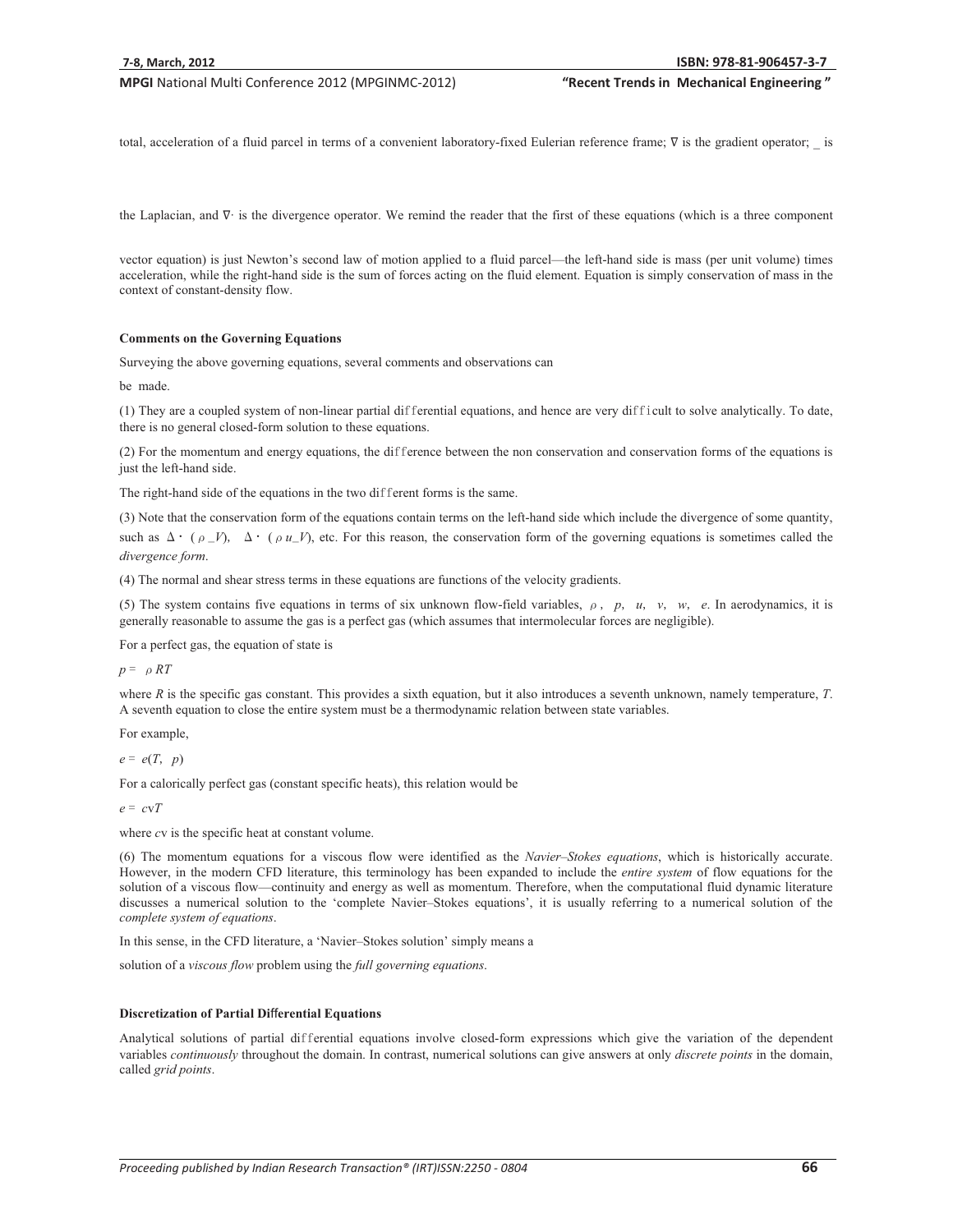"Recent Trends in Mechanical Engineering"



#### **Figure:** Discrete grid points

For example, consider above Figure, which shows a section of a discrete grid in the *xy*-plane. For convenience, let us assume that the spacing of the grid points in the *x*-direction is uniform, and given by  $\Delta x$ , and that the spacing of the points in the *y*-direction is also uniform, and given by  $\Delta y$ , as shown in figure.

In general,  $\Delta x$  and  $\Delta y$  are different. Indeed, it is not absolutely necessary that  $\Delta x$  or  $\Delta y$  be uniform; we could deal with totally unequal spacing in both directions, where  $\Delta x$  is a different value between each successive pairs of grid

points, and similarly for  $\Delta y$ . However, the vast majority of CFD applications involve numerical solutions on a grid which involves uniform spacing in each direction, because this greatly simplifies the programming of the solution, saves storage space and usually results in greater accuracy. This uniform spacing does not have to occur in the physical *xy* space; as is frequently done in CFD, the numerical calculations are carried out in a transformed computational space which has uniform spacing in the transformed independent variables, but which corresponds to non-uniform spacing in the physical plane.

Returning to Figure, the grid points are identified by an index *i* which runs in the *x*-direction, and an index *j* which runs in the *y*direction. Hence, if  $(i, j)$  is the index for point *P* in Figure then the point immediately to the right of *P* is labeled as  $(i+1, j)$ , the immediately to the left is  $(i-1, j)$ , the point directly above is  $(i, j+1)$ , and the point directly below is  $(i, j-1)$ .

The *method of finite-di*ff*erences* is widely used in CFD

The philosophy of finite difference methods is to replace the partial derivatives appearing in the governing equations of fluid dynamics with algebraic difference quotients, yielding a system of *algebraic equations* which can be solved for the flow-field variables at the specific, discrete grid points in the flow.

It is clear that finite-difference solutions appear to be philosophically straightforward; just replace the partial derivatives in the governing equations with algebraic difference quotients, and grind away to obtain solutions of these algebraic equations at each grid point. However, this impression is misleading. For any given application, there is no guarantee that such calculations will be accurate, or even stable, under all conditions. Moreover, the boundary conditions for a given problem dictate the solution, and therefore the proper treatment of boundary conditions within the framework of a particular finite-difference technique is vitally important.

For these reasons, finite-difference solutions of various aerodynamic flow fields are by no means routine. Indeed, much of computational fluid dynamics today is still more of an art than a science; each different problem usually requires thought and originality in its solution. However, a great deal of research in applied mathematics is now being devoted to CFD, and the next decade should see a major expansion in our understanding of the discipline, as well as the development of more improved, efficient algorithms.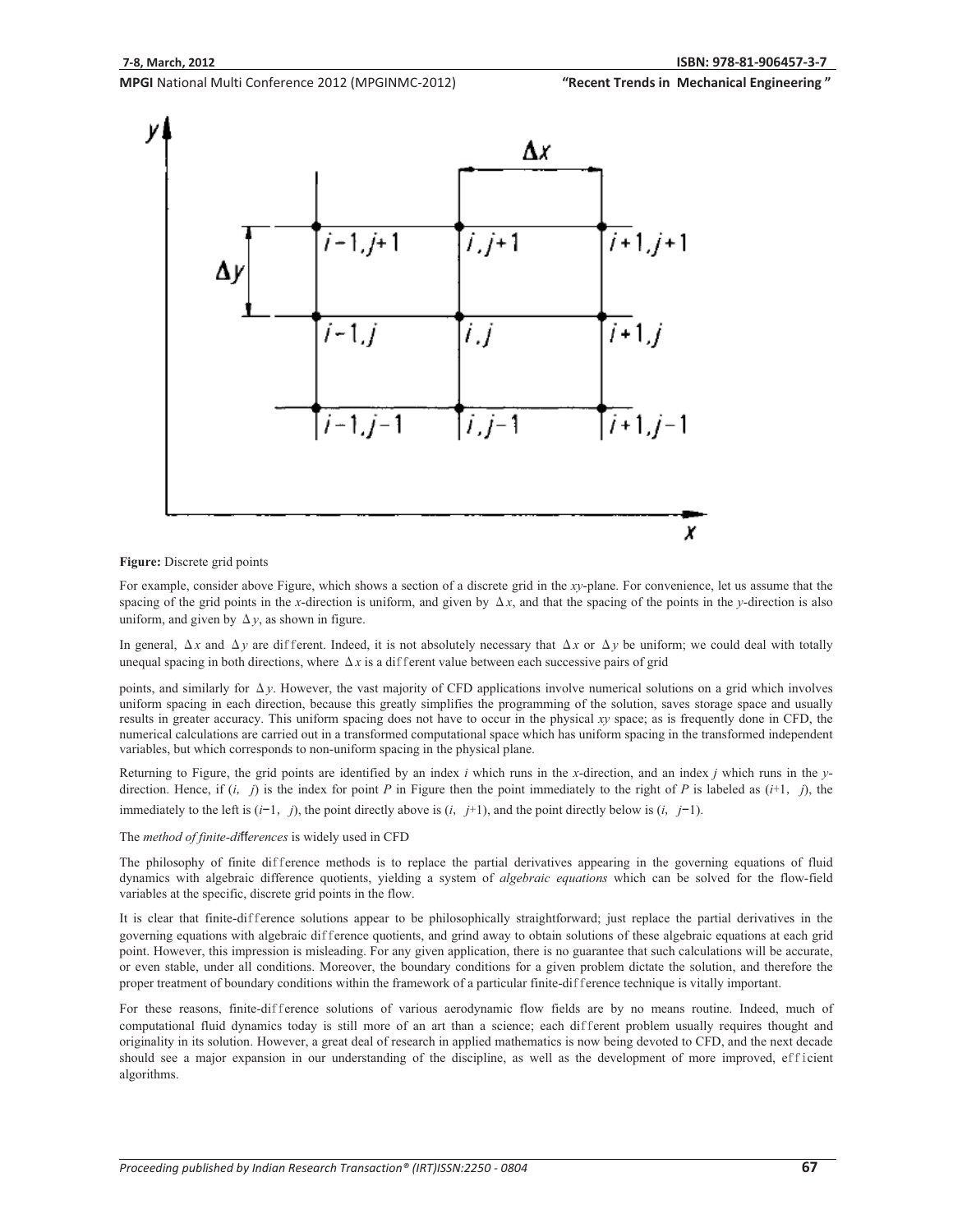Flow chart of Discretization Technique:



The objective of computational fluid dynamics is to calculate an entire flow field either around an arbitrary obstacle or through a channel of any shape. The flow may be unsteady, three dimensional, compressible and turbulent. At hypersonic speeds, regions of reacting flow (dissociation, ionization, etc.) might also be considered. The equations to describe this task, are the Navier–Stokes equation, the energy equation, the global and partial continuity equations and other closure model equations describing turbulence and reacting gas effects. It can easily be shown that, at present, no computer could provide either the capacity or the necessary calculation speed to fulfil this task.

The basic laws of fluid dynamics are conservation laws. They are statements that express the conservation of mass, momentum and energy in a volume closed by a surface. Only with the supplementary requirement of sufficient regularity of the solution can these laws be converted into partial differential equations. Sufficient regularity cannot always be guaranteed. Shocks form the most typical example of a discontinuous flow field. In case discontinuities occur, the solution of the partial differential equations is to be interpreted in a weak form, i.e. as a solution of the integral form of the equations. For example, the laws governing the flow through a shock, i.e. the Hugoniot-Rankine laws, are combinations of the conservation laws in integral form. For a correct representation of shocks, also in a numerical method, these laws have to be respected.

There are additional situations where an accurate representation of the conservation laws is important in a numerical method. A second example is the slip line which occurs behind an airfoil or a blade if the entropy production is different on streamlines on both sides of the profile. In this case, a tangential discontinuity occurs.

Another example is incompressible flow where the imposition of incompressibility, as a conservation law for mass, determines the pressure field. In the cases cited above, it is important that the conservation laws in their integral form are represented accurately. The most natural method to accomplish this is to *discretize the integral form of the equations* and not the differential form. This is the basis of a *finite volume method*. Further, in cases where strong conservation in integral form is not absolutely necessary, it is still physically appealing to use the

basic laws in their most primitive form.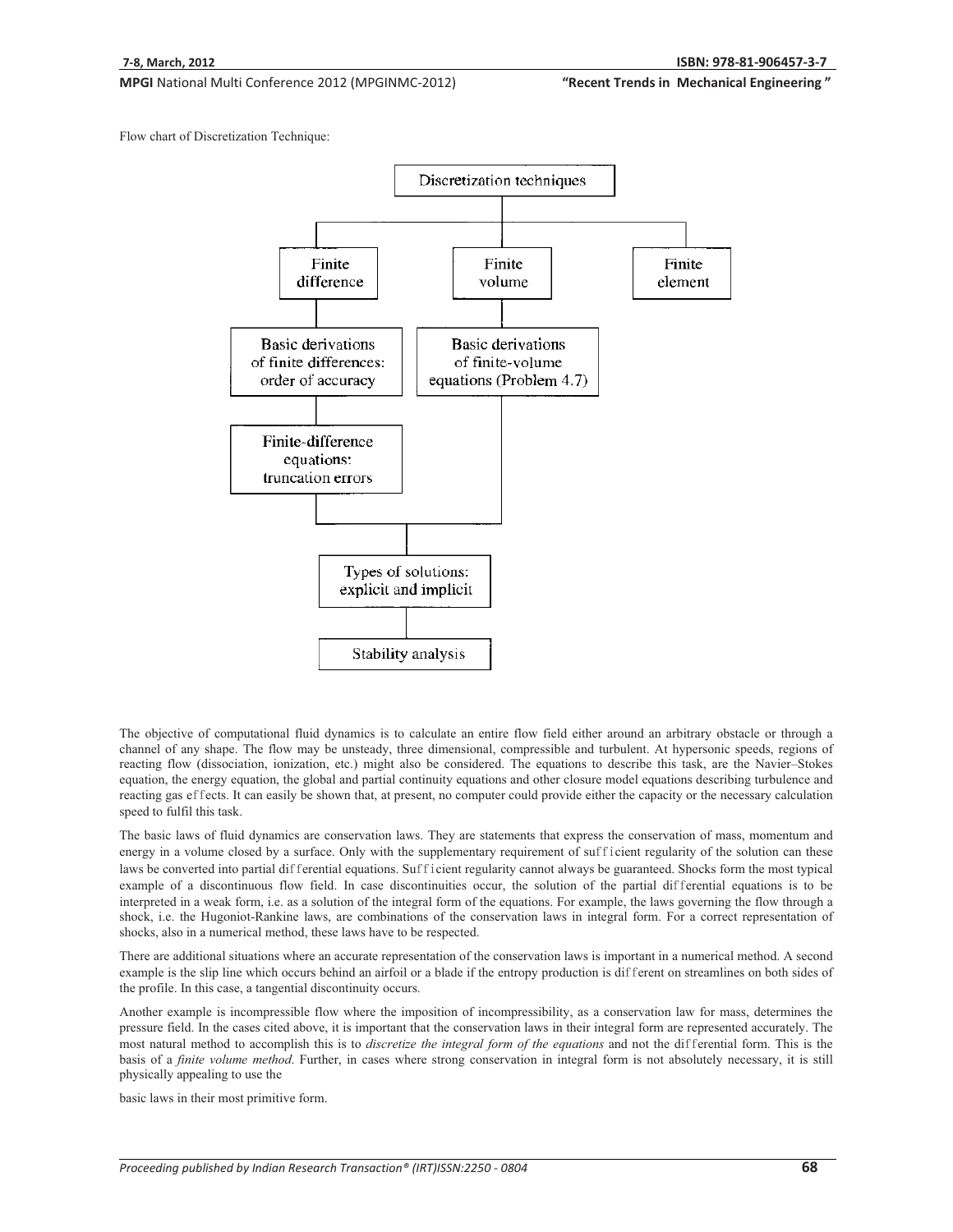The flow field or *domain* is subdivided, as in the finite element method, into a set of *non-overlapping cells* that *cover the whole domain*. In the finite volume method (FVM) the term *cell* is used instead of the term *element* used in the finite element method (FEM). The conservation laws are applied to determine the flow variables in some discrete points of the cells, called *nodes*. As in the FEM, these nodes are at typical locations of the cells, such as cell-centres, cell-vertices or midsides. Obviously, there is considerable freedom in the choice of the cells and the

nodes. Cells can be *triangular, quadrilateral*, etc. They can form a *structured grid* or an *unstructured grid*. The whole geometrical freedom of the FEM can be used in the FVM.

- A CFD solution involves the following basic steps:
- Creation of the geometry (or import of the geometry from a CAD package)
- Grid generation
- Choice of the models
- Application of the boundary conditions
- Flow field computation
- Postprocessing

The first step is the creation of the geometry. Usually this is done with a separate CAD package. However, since the grid generator has some specific demands on the imported geometry, the imported geometry often has to be 'cleaned up'. Most CFD packages provide a CAD tool together with their grid generator. The geometry created

with this embedded CAD tool is directly suitable for the grid generator. However, design engineers are using specific CAD packages for their needs and therefore the most common way to obtain the geometry in the grid generation package is the import from a CAD package.

The next phase is the grid generation process. A choice has to be made as to which kind of grid will be used: structured, block structured, unstructured, hybrid. For viscous calculations, a boundary layer mesh also has to be constructed. For turbulent flow calculations, the distance to the wall of the first cell in the boundary layer

mesh depends on the near-wall treatment of the turbulence model. In cases where the grid is not optimal for an accurate solution of the flow field, grid adaptation can be used in order to adapt the grid to the computed flow field features, such as shocks, slip lines, etc. The choice of the models depends on the kind of flow to be computed, and

will have an impact on the grid generation process. The flow can be two- or three dimensional, steady or unsteady, incompressible or compressible, laminar, turbulent or both and heat transfer can be important. These are the models used in the examples in this lesson.

The next step is the application of the boundary conditions. Since the flow field is only computed in the region of interest, adequate boundary conditions have to be provided at the boundaries of the computed region. Frequently used boundary conditions are inlet, outlet and wall boundary conditions. More complex boundary conditions can be defined through user-written routines. The computation of the flow field with the solver becomes of less and less concern to standard users of a commercial CFD software package. So, the user can focus on the fluid dynamics without caring too much of the numerics behind it. However, the more experienced user who intends to write user routines that can be coupled with the software package needs to have a basic understanding of the underlying algorithms of the discretization and solution techniques.

Once the flow field is computed, it can be analyzed in the postprocessing phase. Many postprocessing means are available today. If the user is not satisfied with the solution, a grid adaptation step can be performed as mentioned before. More complex flow calculations e.g. with moving meshes and fluid-structure interactions

can also be performed these days and will have an influence on the different

steps outlined above.

This provides an introduction to the concepts required for developing discretized forms of the governing equations and a discussion of the solution of the resulting algebraic equations. For the most part, we adopt the viewpoint of solving equilibrium (elliptic) problems. This is in contrast to the more frequent emphasis on solving hyperbolic systems.

Although the basic idea of CFD appears straightforward, once again we find that a successful numerical method depends on considerable analysis to formulate an accurate, robust, and efficient solution method. The classification of the mathematical type of the governing equations plays an important role in the development of the numerical methods. Although we adopt finite difference/finite volume methods to solve nonlinear equations, to establish the basic ideas we consider only linear equations.

#### **3.1 Data export**

Neutral formats like IGES, STEP, DXF

Direct interfaces to major CAD- and CAE/CFD-systems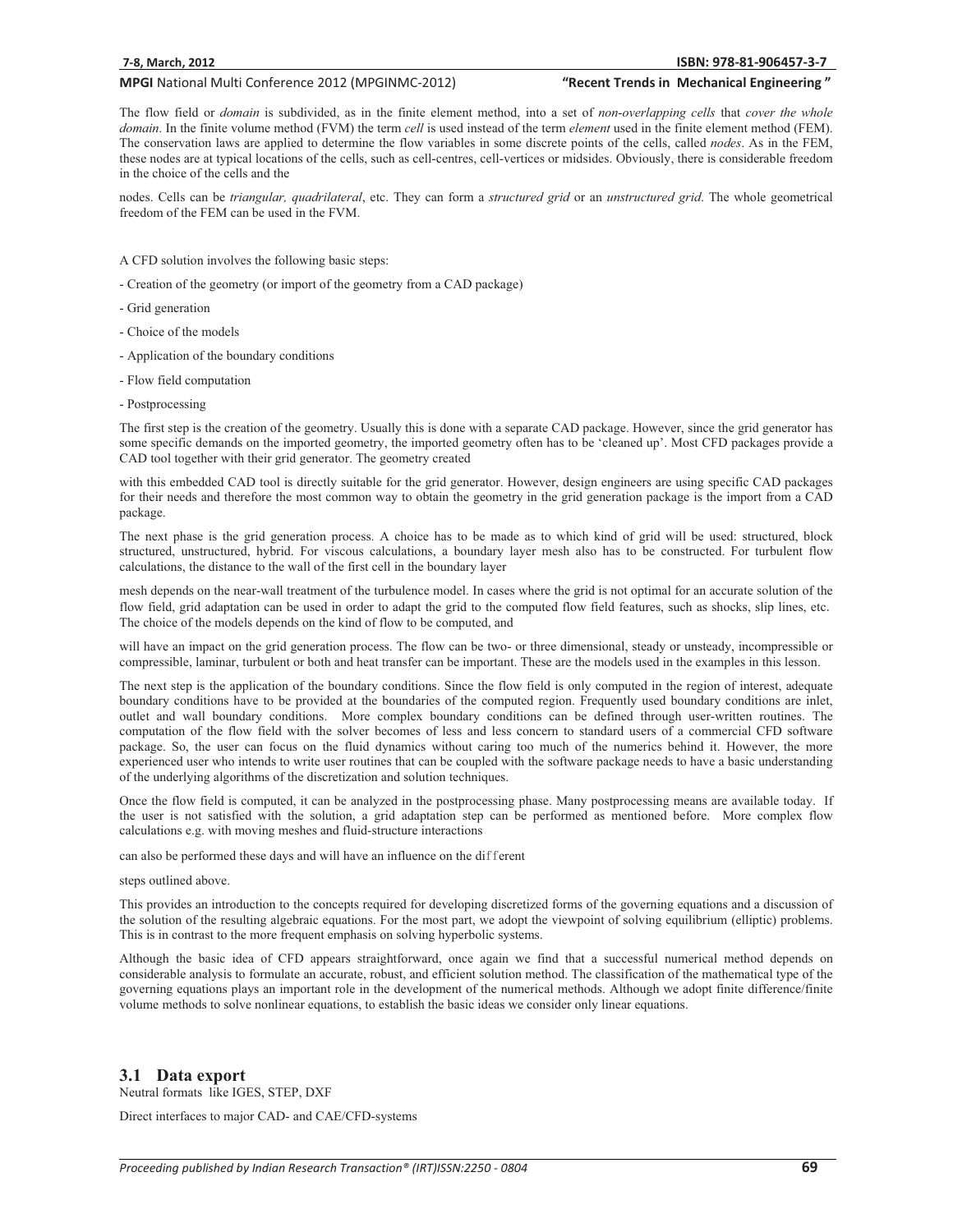"Recent Trends in Mechanical Engineering"

Special export format

Gridgen is a high-quality preprocessor for computational fluid dynamics.

### **4. ANSYS CFD-Post**

ANSYS CFD-Post software incorporates many advanced features to generate powerful graphical renderings of fluid flow solutions

Computational fluid dynamics (CFD) simulations don't end with the fluid flow prediction. Benefiting from the prediction requires post-processing that gives users complete insight into their fluid dynamics simulation results. ANSYS CFD-Post software, the common post-processor for all ANSYS fluid dynamics products, gives users everything they need to visualize and analyze their results. Within a modern and intuitive user interface, ANSYS CFD-Post software sets no limits on creativity when generating powerful images to illustrate the flow in any desired level of detail. From vector plots and streamlines to vortex cores and flow animations, ANSYS CFD-Post software provides users all the tools they need to produce insightful solution visualizations, including 3-D images. These high-quality visuals are invaluable in communicating results to colleagues and customers by helping to explain and provide an understanding of complex flow phenomena. High-end graphical post-processing is only one part of ANSYS CFD-Post technology; its quantitative post-processing abilities are at least as important and powerful. With the functions of ANSYS CFD-Post at their fingertips, users can quickly get all the data they need out of their calculation; weighted averages, mass flows, forces, maximum/minimum values and many more functions enable precise analysis of the CFD results. with automatic report generation, and there is virtually no limit to the post-processing possibilities with the ANSYS CFD-Post solution. The final touch is automation. Users can easily create macros — for example by recording the interactive steps in a session file for replay and reuse with similar cases and create images, charts, tables and reports automatically for different simulation results. CFD-Post software can also run completely in batch mode for fully automated processes and integration in optimization. Beyond a plethora of individual features and options, ANSYS CFD-Post technology provides key functionality that allows users to get full value from their CFD simulation:

#### **5. Results Comparison**

ANSYS CFD-Post software allows multiple solution datasets to be loaded simultaneously, significantly easing the comparison of different design alternatives or operating conditions. Results, including those for fluid structure interaction (FSI), can be examined side-by-side with synchronized views, as well as with synchronized time for transient simulations. Additionally, differences between two results can be computed and analyzed both visually and quantitatively.

#### **5.1 3-D Images**

All images created in the ANSYS CFD-Post software can, of course, be saved in standard 2-D image formats like JPG and PNG. However, it is often difficult to find the right 2-D views to effectively communicate results to managers, customers and colleagues. For these situations, ANSYS CFD-Post technology provides the ability to write 3-D image files that anybody can view with a freely distributable 3-D viewer available from ANSYS. It is even possible to embed these 3-D images in applications like Microsoft® PowerPoint® to add a new dimension to presentations

#### **5.2 Custom Reports**

Each session in ANSYS CFD-Post software includes a standard template for report generation .Simple selection and de selection of items to include in the report allows users to customize the content with user-defined text, images, charts or tables, as well as with the company logo at the top. The report is dynamic, updating automatically with new datasets. The final report can then be exported to HTML, optionally with 3-D images.

#### **5.3 Flow Animation**

Whether simulations are steady or transient, animations help bring CFD results to life. Animations can be quickly defined, including powerful key frame settings, and the resulting animation saved to high-quality and compact MPEG-4 output formats. With the many graphical features and rendering options like texturing, animations from ANSYS CFD-Post software are sure to make a strong impression on your audience.

#### **5.4 Calculators and Expressions**

To quickly probe the solution and perform integral operations on the results data, ANSYS CFD-Post software provides a range of functions with its integrated calculators. The same functions can also be applied in a powerful expression language that is part of ANSYS CFD-Post to extract values from the original data or from any desired derived variables and quantities not in the original dataset. Insightful visualization, flexible calculation and comprehensive automation are fundamental to the advanced post-processing provided by ANSYS CFD-Post software, all in an advanced, easy-to-use user interface.

#### **6. CFD commercial software's**

PORFLOW

AR Software (TEP: a combustion analysis tool for windows)

#### COSMIC NASA

Fluent Inc. (Fluent/V4, Fluent/UNS, Rampant, Nekton)

Flowtech Int. AB (SHIPFLOW: analysis of flow around ships)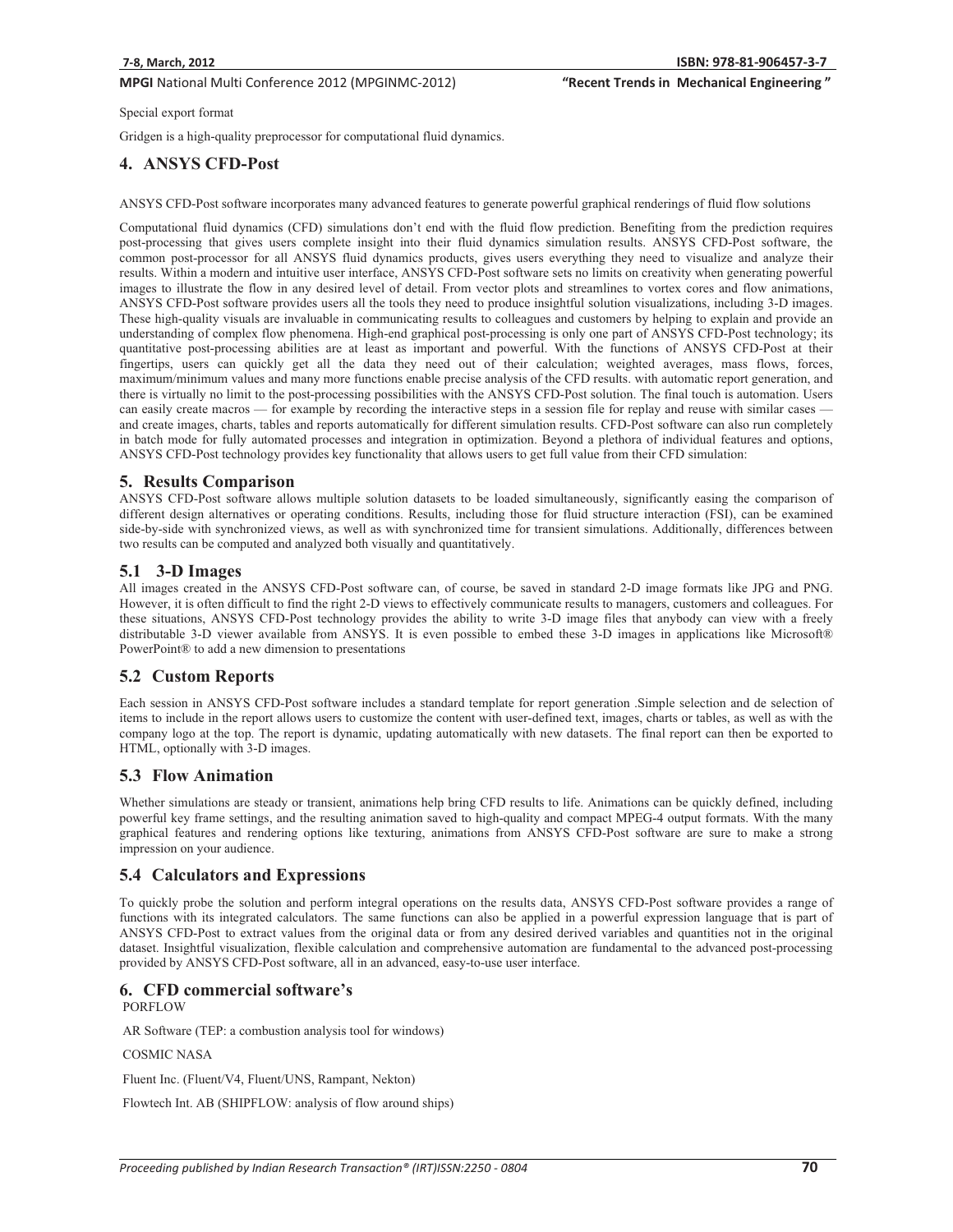MPGI National Multi Conference 2012 (MPGINMC-2012) Fluid Dynamics International, Inc. (FIDAP) AEA Technology (CFX: 3D fluid flow/heat transfer code) ICEM CFD (ICEM CFD, Icepak) KIVA (reactive flows) CFD Research Corporation (ACE: reactive flows) Computational Dynamics Ltd. (STAR-CD) Analytical Methods, Inc. (VSAERO, USAERO, OMNI3D) AeroSoft, Inc. (GASP and GUST) Ithaca Combustion Enterprises (PDF2DS) Flow Science, Inc. (FLOW3D) ALGOR, Inc. (ALGOR) Engineering Mechanics Research Corp. (NISA) Reaction Engineering International (BANFF/GLACIER) Combustion Dynamics Ltd. (SuperSTATE) AVL List Gmbh. (FIRE) IBM Corp. catalogue (30 positions) Sun Microsystems catalogue (70 positions) Cray Research catalogue (100 positions) Silicon Graphics, Inc. catalogue (75 positions) Pointwise, Inc. (Gridgen - structured grids) Simulog (N3S Finite Element code, MUSCL) Directory of CFD codes on IBM supercomputer environment ANSYS, Inc. (FLOTRAN) Flomercis Inc. (FLOTHERM) Computational Mechanics Corporation Computational Mechanics Company, Inc. (COMCO) KASIMIR (shock tube simulation program) Livermore Software Technology Corporation (LS-DYNA3D) Advanced Combustion Eng. Research Center (PCGC, FBED) NUMECA International s.a. (FINE, FINE/Turbo, FINE/Aero, IGG, IGG/Autogrid) Computational Engineering International., Inc. (EnSight, ...) Blocon Software Agency (HEAT2, HEAT3) Adaptive Research Corp. (CFD2000) Unicom Technology Systems (VORSTAB-PC) Incinerator Consultants Incorporated (ICI) PHOENICS/CHAM (multi-phase flow, N-S, combustion) Synergium's CFD Tools (AVIA) Innovative Aerodynamic Technologies (LAMDA) XYZ Scientific Applications, Inc. (TrueGrid) South Bay Simulations, Inc. (SPLASH) PHASES Engineering Solutions Amtec Engineering, Inc. (INCA, Tecplot) Engineering Sciences, Inc. (UNIC)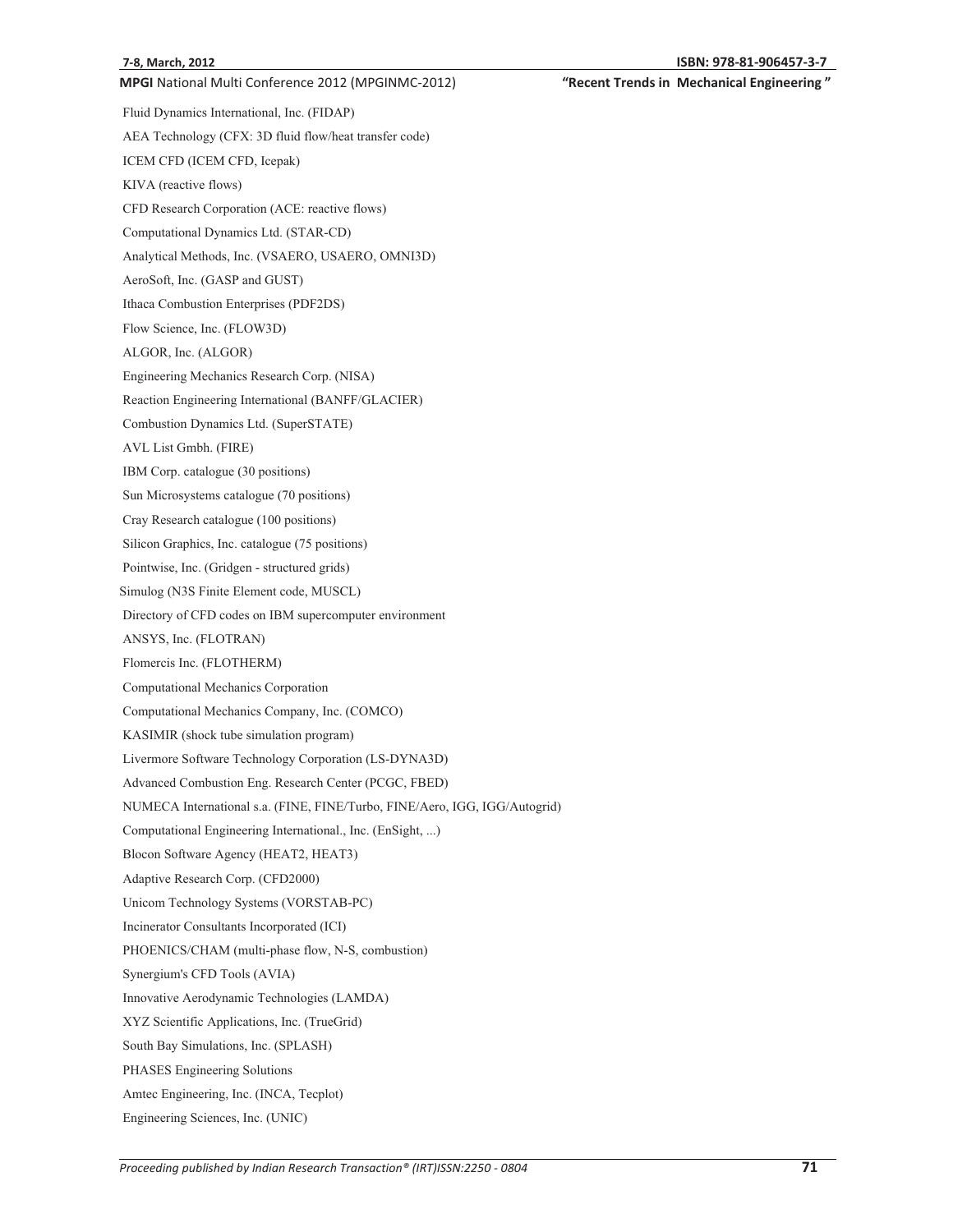MPGI National Multi Conference 2012 (MPGINMC-2012) Catalpa Research, Inc. (TIGER) Swansea NS codes (LAM2D, TURB) Engineering Systems International S.A. (PAM-FLOW, PAM-FLUID) Daat Research Corp. (COOLIT) Flomerics Inc. (FLOVENT) Innovative Research, Inc. Centric Engineering Systems, Inc. (SPECTRUM) Blue Ridge Numerics, Inc. WinPipeD Exa Corporation (PowerFLOW) Polyflow s.a. Flow Pro Computational Aerodynamics Systems Co. Tahoe Design Software ADINA-F YFLOW PSW Advanced Visual Systems  $F1o++$  KSNIS Flowcode Concert SMARTFIRE **VISCOUS**  Polydynamics Cullimore and Ring Technologies, Inc. (SINDA/FLUINT, SINAPS) Linflow (ANKER - ZEMER ENGINEERING) PFDReaction Airfoil Analysis Institute of Computational Continuum Mechanics GmbH CFD++ RADIOSS-CFD **6.1 CFD open source codes list**  Foil 1.0.2 PPM -- Piecewise Parabolic Method (DE and LR versions) General Relativity NCSA group (black hole evolution) NACA airfoils College of Marine Studies (sci.geo.fluids models) Ocean models (MOM, POM, POP, ...) CLAWPACK (library of codes by Randall LeVeque) HEATING (a multidimensional heating conduction code) PHI3D (3D FEM Navier-Stokes code) HYDRO (2D Lagrangian hydrodynamics code)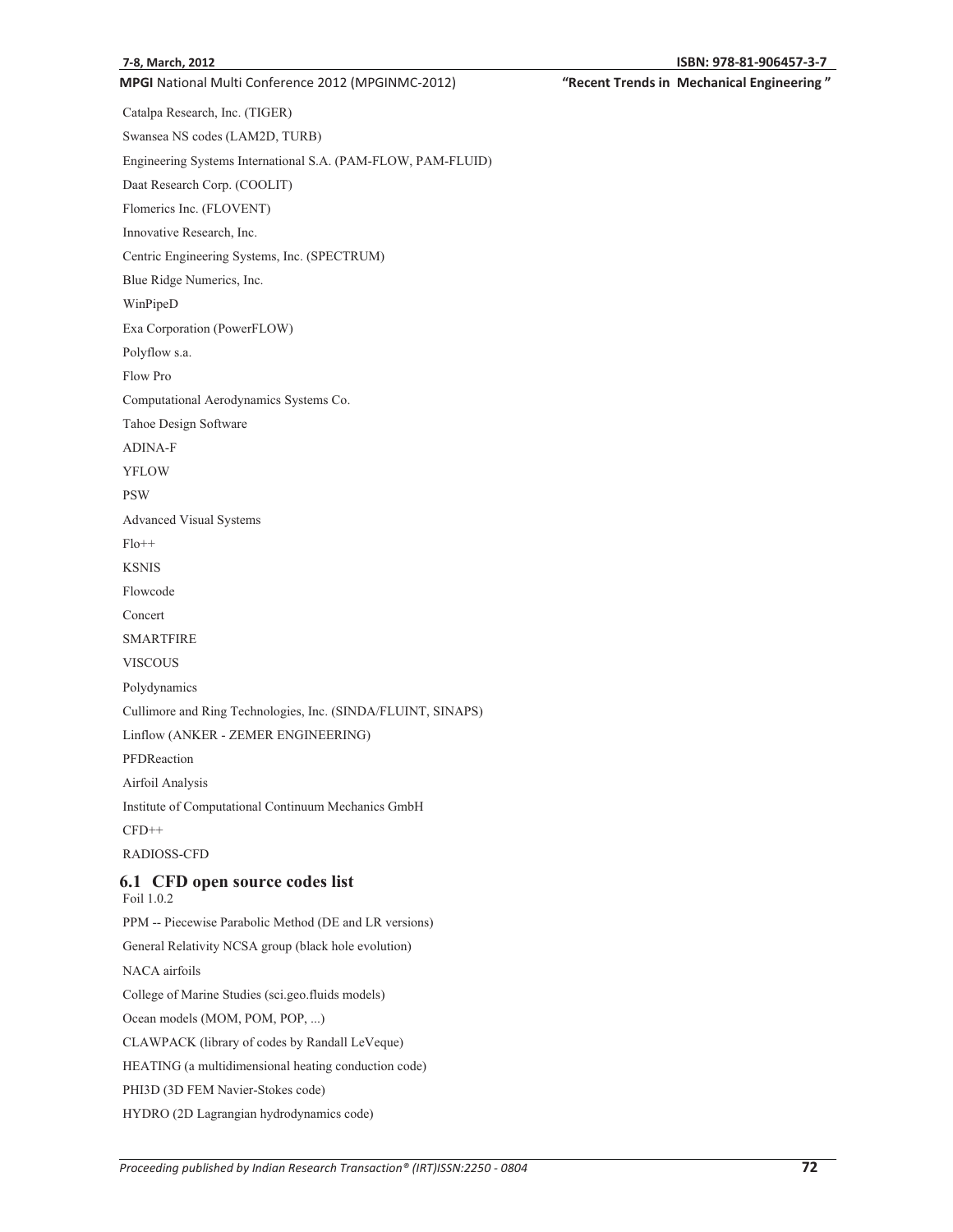Smoothed Particle Hydrodynamics Cullimore and Ring Technologies, Inc. (SINDA/FLUINT, SINAPS) STSWM (Spectral Transform Shallow Water Model) FCT (Flux-Corrected Transport) NSC2KE (N-S finite-volume Galerkin 2D code) HENSA archive (FLUX, NSUVP, TEAM, VORTEX) FEMLAB (2D FEM with automatic error control) Riemann Problem Package CHAMMP repository (s-w equations in spherical geometry) NACHOS (NACHOS - FEM for incompressible flows) FMS-1D (Fluid Modeling System) NPARC Flow Solver QUICK 'n SIMPLE (2-D, Macintosh) ViewProf (inviscid 2-d multiblock Oellers method panel solver) Numerical Models at IMCS (ocean circulation/bottom boundary layer models) Synergium's CFD Tools (free version of AVIA) ALLSPD-3D Combustor Code Unicom Technology Systems (VORSTAB-PC) FORTRAN codes for computing the discrete Helmholtz integral operators NaSt2D (2D Navier-Stokes solver) WinPipeD (pipe hydraulics) DROP Test Problem Code Archive USGS water resources applications software The Center for Computational Sciences and Engineering, LBNL Pab3d CFX User Subroutine Archive MicroTunnel Mouse Mathtools

MPGI National Multi Conference 2012 (MPGINMC-2012)

## **7. ANSYS FACILITIES FOR CFD**

| <b>ANSYS FLUENT:</b>         | General Purpose Computational Fluid Dynamic (CFD) Software using the<br>finite volume method   |
|------------------------------|------------------------------------------------------------------------------------------------|
| ANSYS POLYFLOW:              | A finite-element based CFD package for the analysis of polymer<br>processing                   |
| ANSYS Icepak:                | Design Tool for Electronics Cooling, using the finite volume method                            |
| <b>ANSYS Airpak:</b>         | Specialized Software for HVAC&R (Humidity, Ventilation, Air<br>Conditioning and Refrigeration) |
| <b>ANSYS</b> Design Modeler: | Geometry Creation                                                                              |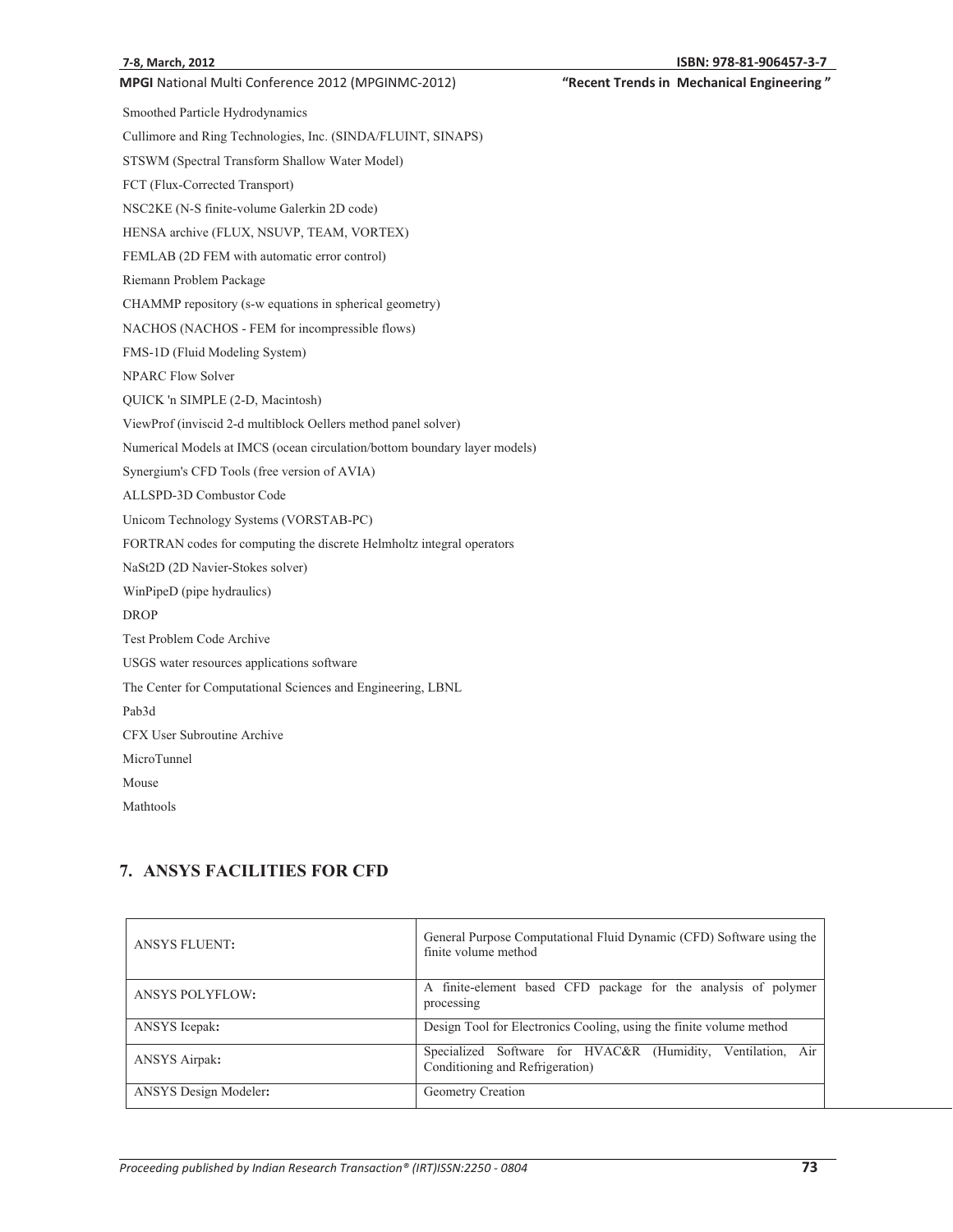"Recent Trends in Mechanical Engineering"

| <b>ANSYS TGrid:</b>    | Specialized preprocessor used to create unstructured tetrahedral and Hex<br>Core meshes for complex and very large surface meshes |
|------------------------|-----------------------------------------------------------------------------------------------------------------------------------|
| ANSYS CFX:             | General purpose Computational Fluid Dynamic (CFD) Software using the<br>finite volume method                                      |
| ANSYS ICEM CFD:        | Geometry acquisition, mesh generation and a wide variety of solver<br>outputs and post-processing                                 |
| <b>ANSYS CFD:</b>      | Provides access to both ANSYS FLUENT and ANSYS CFX products                                                                       |
| <b>ANSYS CFD-Post:</b> | ANSYS CFD-Post is? the common post-processor for all ANSYS fluid<br>dynamics products                                             |
| ANSYS Meshing:         | Advanced meshing tool                                                                                                             |

### **8. Automobile Radiators**

Almost all automobiles in the market today have a type of heat exchanger called a radiator. The radiator is part of the cooling system of the engine as shown in Figure 3 below. As you can see in the figure, the radiator is just one of the many components of the complex cooling system.



### **Figure (3) Coolant path and Components of an Automobile Engine Cooling System**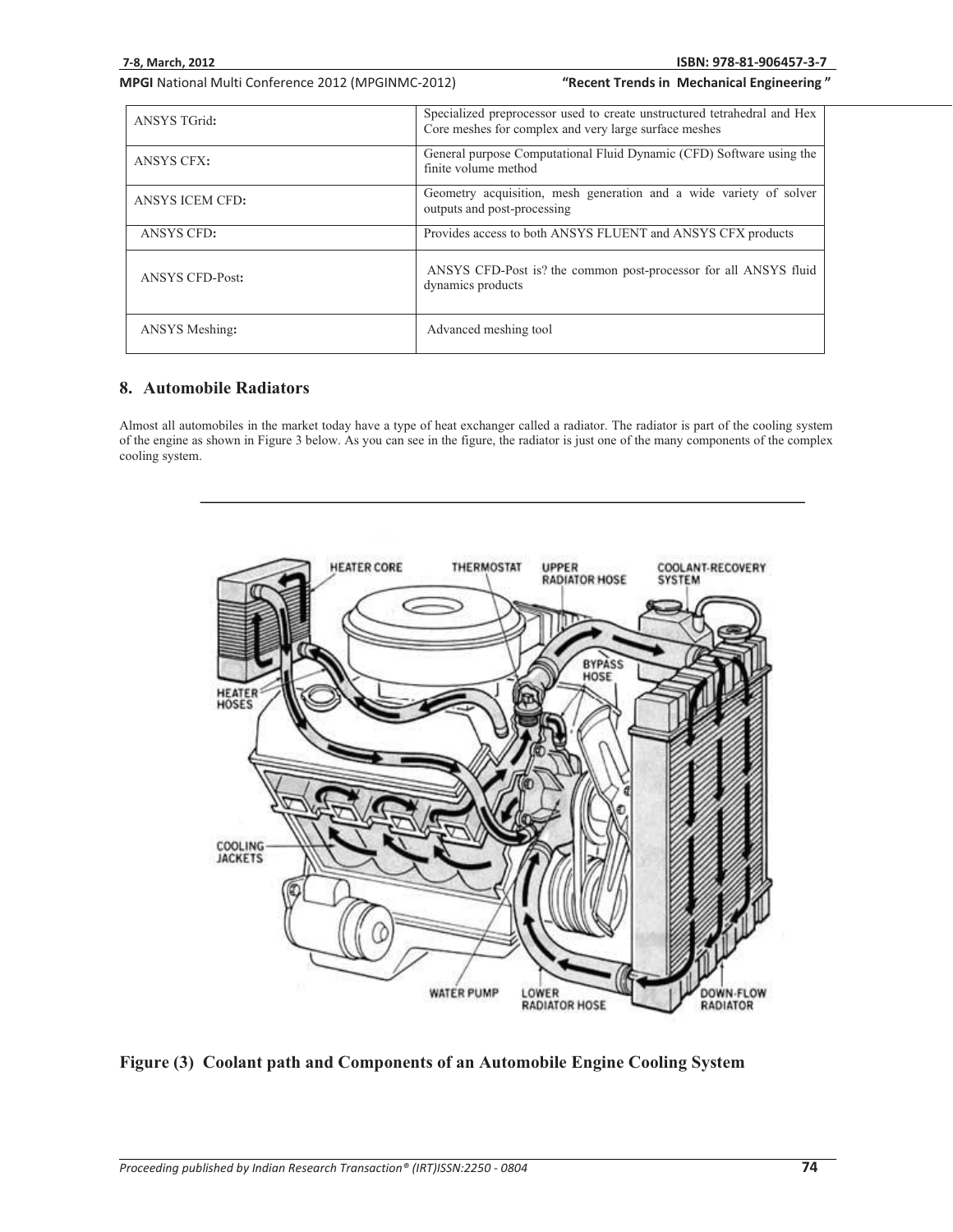"Recent Trends in Mechanical Engineering"

#### **Different types of Automobile Radiators:**



Most commonly made out of aluminum, automobile radiators utilize a cross-flow heat exchanger design. The two working fluids are generally air and coolant (50-50 mix of water and ethylene glycol). As the air flows through the radiator, the heat is transferred from the coolant to the air. The purpose of the air is to remove heat from the coolant, which causes the coolant to exit the radiator at a lower temperature than it entered at. The benchmark for heat transfer of current radiators is 140 kW of heat at an inlet temperature of 95 °C. The basic radiator has a width of 0.5-0.6 m (20-23"), a height of 0.4-0.7 m (16-27"), and a depth of 0.025-0.038 m (1-1.5"). These dimensions vary depending on the make and model of the automobile. For current radiator designs, a common configuration is to use parallel tubes which have aluminum fins attached to them. In these designs, there are basically three modes of heat transfer: conduction between tube walls and fins, and two modes of convection. One mode of convection is due to the coolant flowing in the tubes and the second is caused by the air flowing through the radiator. Associated with each type of heat transfer is a thermal resistance which obstructs the heat transfer rate.

In current radiator designs, the largest thermal resistance is caused by the convective heat transfer (Rconv ) that is associated with the air. This comprises of over 75% of the total thermal resistance. The second largest thermal resistance is caused by the convection that is associated with the fluid. Together, these resistances comprise of over 97% of the total thermal resistance. Since there is a large thermal resistance associated with the air, the increased heat transfer cannot be observed. Therefore, there is a need to design a radiator that reduces the percentage of thermal resistance associated with the air.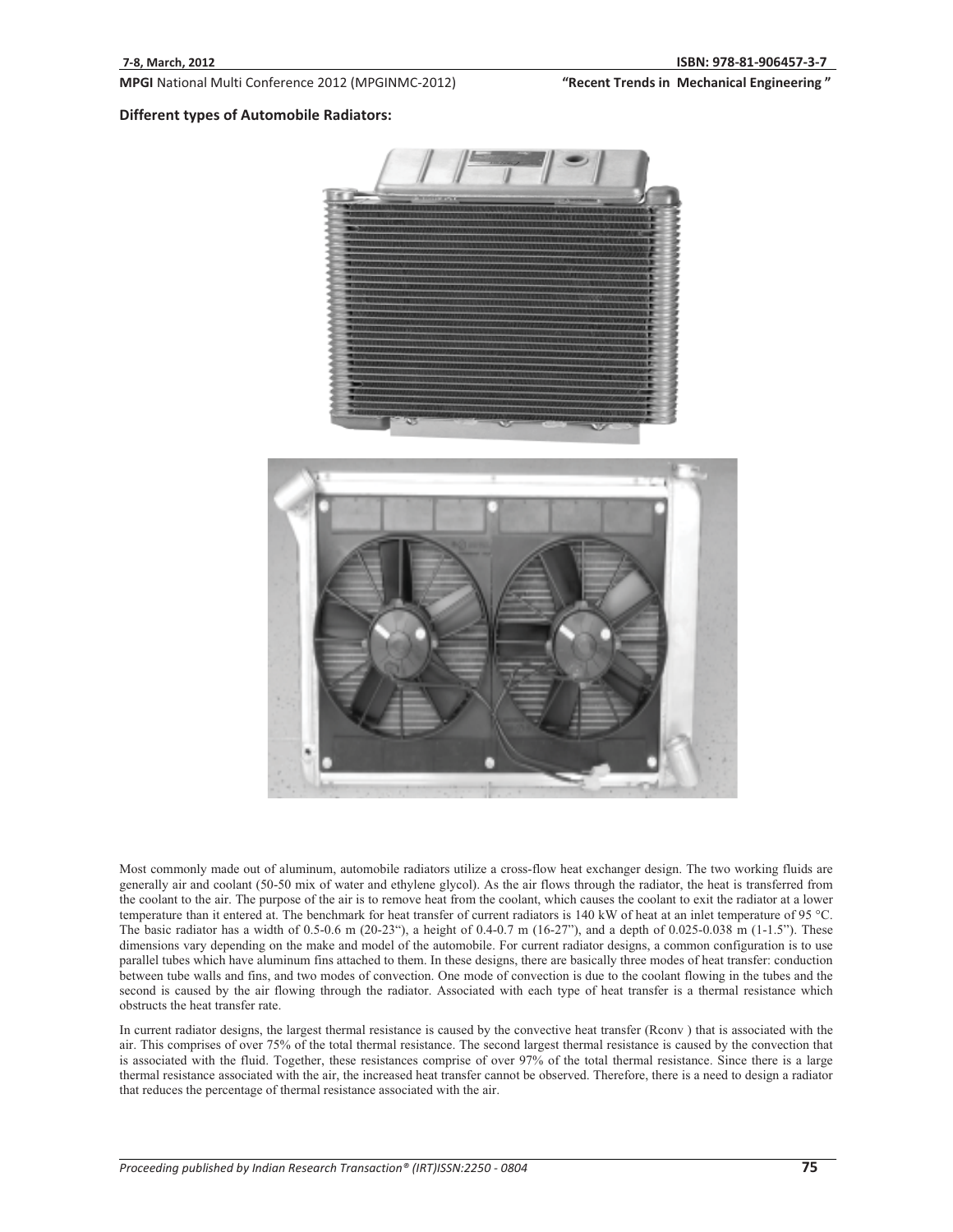#### "Recent Trends in Mechanical Engineering"

#### **Limitations**

Current radiator designs are extremely limited and have not experienced any major advancements in recent years. As described above, the main problem is that current radiators experience a large resistance to heat transfer caused by air flowing over the radiator. Current radiators also experiences head resistance, are very bulky, and impose limitations on the design of the vehicle.

#### *Case Studies*

After searching technical papers, we found several related articles on different materials and designs for radiators. As shown in the case studies below, there are several ways to improve the current radiator design. This information will be used to develop a new design.

#### **Case Study #1**

Case study #1 showed that one way to decrease the thermal resistance associated with the air is to change the type of fin material used. Instead of using aluminum fins, fins constructed of carbon-foam were used. The fins were constructed out carbon-foam that had a porosity of 70%, a thickness of 0.762 mm, and a height of 8.725 mm. The fin density was set to 748 fins/m. The carbon-foam fins can be seen in Figure below.



### **Carbon-foam Fin**



#### **Test setup for Carbon-foam Finned Radiator**

The setup for this case study is shown in above Figure. It showed that the percentage of thermal resistance associated with air-side convection was reduced to about 60%, therefore the percentage of the thermal resistance associated with the fluid was increased. With the shift in these percentages, the convective benefits of nanofluids would have a more significant role.

#### **Case Study #2**

In case study #2, a possible improvement to the automobile radiator was seen through the analysis of micro heat exchangers. These heat exchangers incorporated the use of micro-channels and were fabricated from plastic, ceramic, or aluminum. The micro heat exchanger can be seen in Figures (a) and (b) below.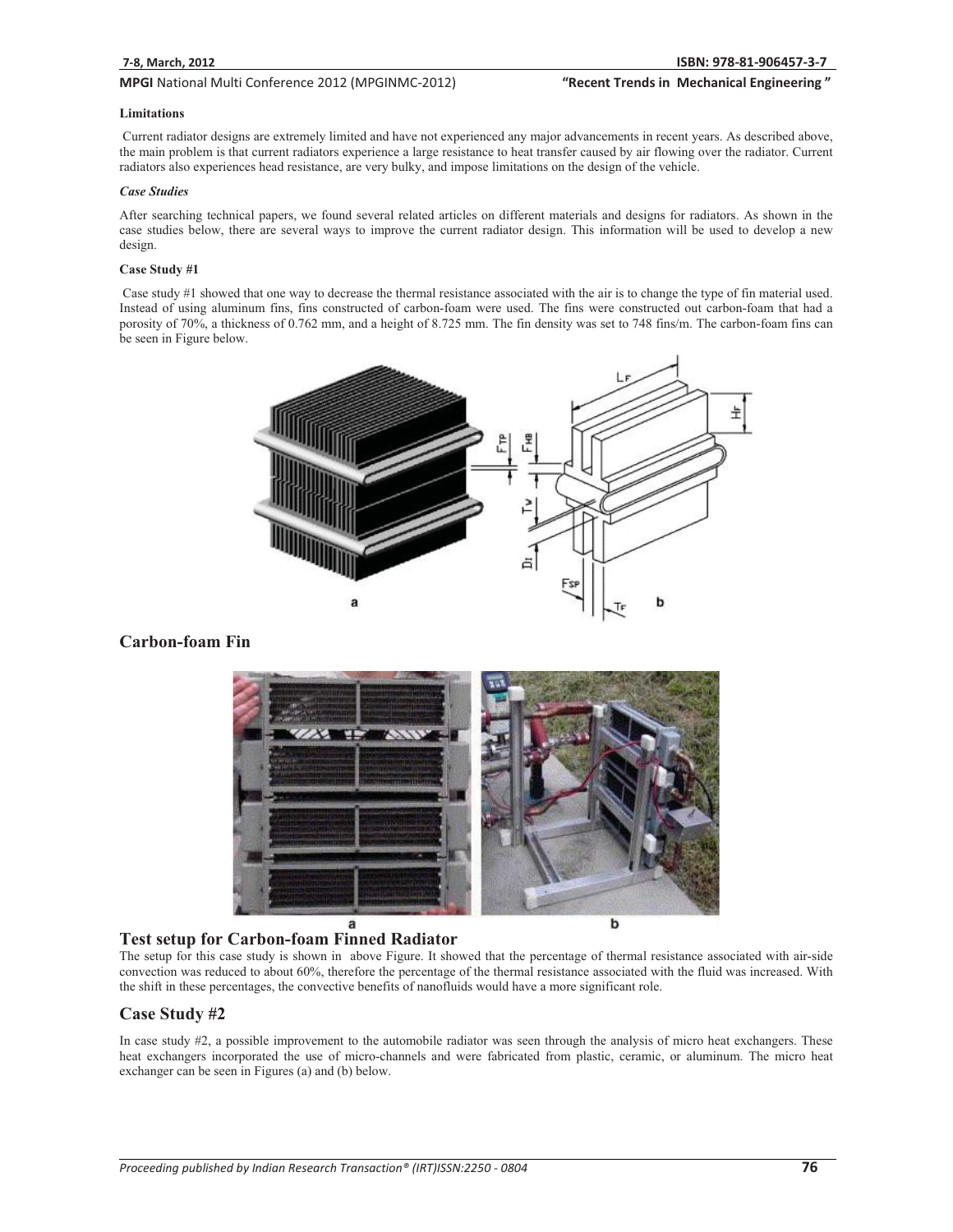**"RecentTrendsinMechanicalEngineering"**



Figure (a) : **Micro-channel Heat Exchanger**



### **Figure (b): Micro-channel Heat Exchanger**

When compared to several automobile radiators, the micro heat exchanger outperformed them in a couple of areas. One area was on a heat transfer rate to volume basis in which the micro heat exchanger was better by more than 300%. Another area was a heat transfer rate per mass basis. In this area, the micro heat exchanger showed improvement of about 200%. These improvements were achieved by limiting the flow to smaller channels which increased the surface area/volume ratio and reduced the convective thermal resistance associated with the solid/fluid interface. However, in this study, the automobile radiators did outperform the micro heat exchanger on a heat transfer rate per frontal area basis. Here, the micro heat exchanger showed a reduction of over 45%. However, it is possible to construct a micro heat exchanger that has the same heat transfer rate/frontal area as current automobile radiators by using a more conductive material and reducing the spacing between the fins. Therefore, when compared to automobile radiators, the use of micro heat exchangers allows the same amount of heat to be dissipated with a reduced volume and weight.

### **9. APPLICATIONS OF CFD**

- **Biomedical**
- Electronics
- Defense
- Industrial
- Appliances
- Chemical & Petrochemical Processing
- Consumer Packaged Goods
- Food & Beverage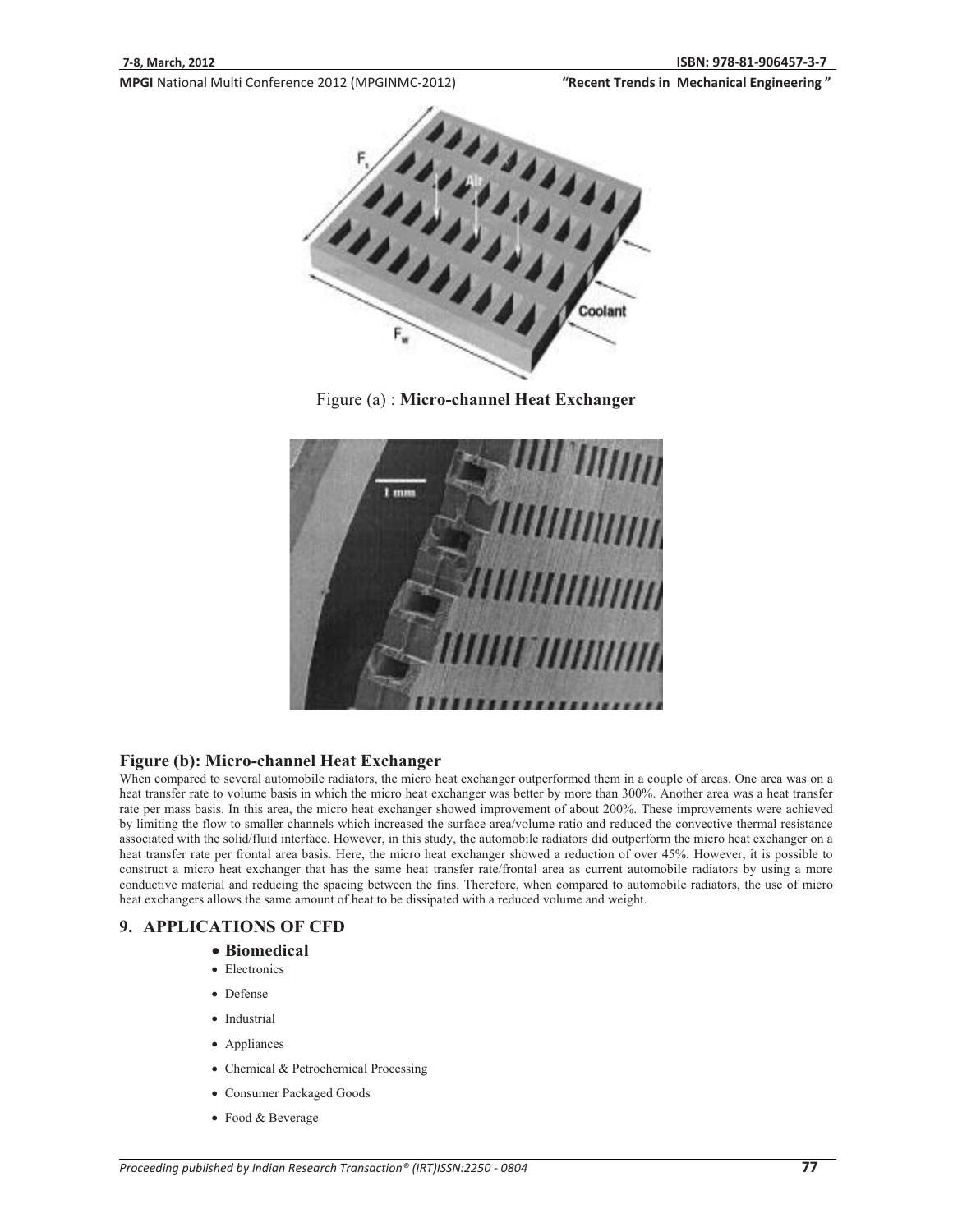### "Recent Trends in Mechanical Engineering"

- Fuel Cells
- Glass Processing
- Metals, Minerals & Mining
- Mixing
- Nonwoven Materials
- Nuclear Power
- Oil & Gas
- Polymer Processing
- Power Generation
- Pump
- Turbomachinery
- Environmental

#### **10.**

CFD is useful in a wide variety of applications and here we note a few to give you an idea of its use in industry. The simulations shown below have been performed using the FLUENT software.

CFD can be used to simulate the flow over a vehicle. For instance, it can be used to study the interaction of propellers or rotors with the aircraft fuselage the following figure shows the prediction of the pressure field induced by the interaction of the rotor with a helicopter fuselage in forward flight. Rotors and propellers can be represented with mode of varying complexity.

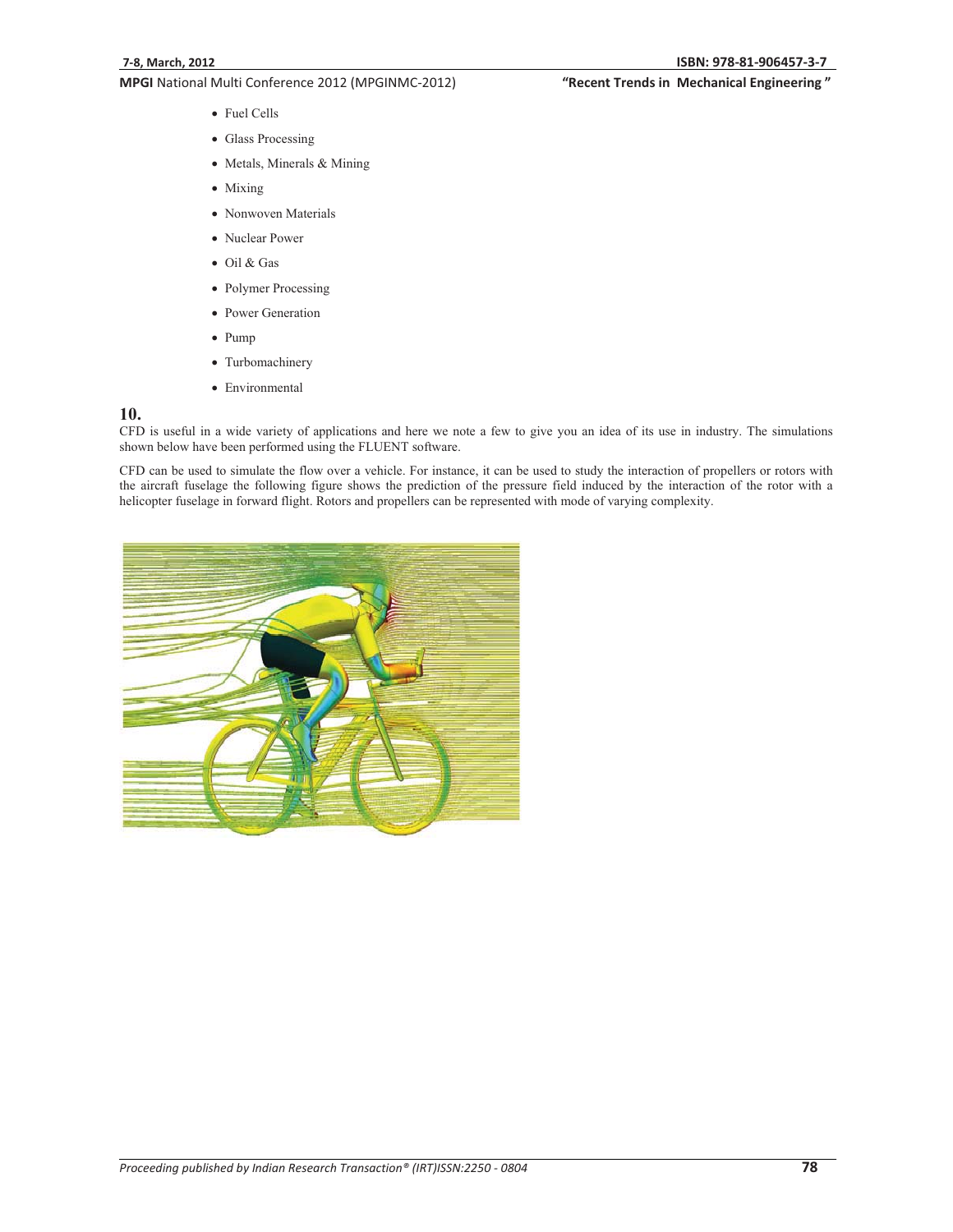

Prediction of the pressure field induced by the interaction of the rotor with a helicopter fuselage in forward flight

The temperature distribution obtained from a CFD analysis of a mixing manifold is shown below. This mixing manifold is part of the passenger cabin ventilation system on the Boeing767. The CFD analysis showed the effectiveness of a simpler manifold design without the need for field testing.



### **Examples of CFD applications**

### **11. CONCLUSION**

The radiator size can be reduced without affecting the heat transfer characteristics with improved rate of heat transfer. Depending on the requirements suitable modifications need to be incorporated thereby making the design more indigenous both from design point of view and economical point of view.

### **12. REFERENCES**

- 1. W.M. Rohsenhow, J.P. Hartnett, Y.I. Cho, Handbook of Heat Transfer,
	- [10] 3rd ed., Mc-Graw Hill, New York, 1998.